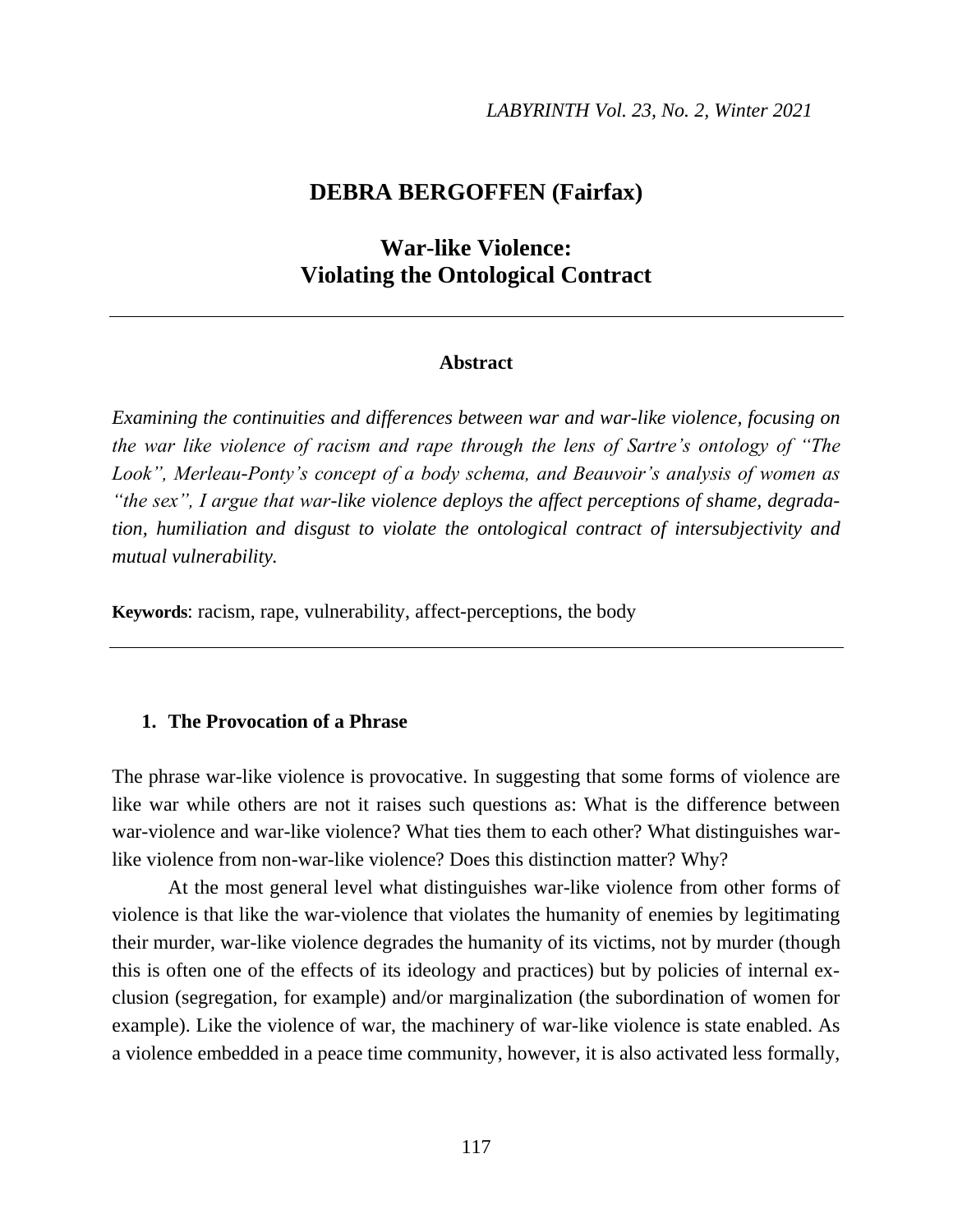but no less effectively, in social, cultural and religious norms and practices (shunning, shaming, silencing, for example).

The targets of war-like violence are not external enemies who carry the threat of invasion. They are an integral part of a social order that depends on and is stabilized by their inferior status. Where war violence secures the social order by destroying those strangers who threaten it, war-like violence sustains an exploitative social order by degrading the humanity of familiar faces within its midst. This degradation is aimed at convincing those victimized by war-like violence that their sub-human status is legitimate and at assuring perpetuators of this violence that their policies are justified. The idea that delegitimating the humanity of some for the "protection" of others is both justified and legitimate is one way to note the continuity between war and war-like violence.

Fleshing out these generalities, I examine the continuity between war and war-like violence through the historical work of Martin Shaw and the ontological reflections of Jean-Paul Sartre. Where Shaw's work indicates that war-like violence is a legacy of the degenerate and genocidal wars that characterize our times, Sartre provides the ontological resources both for understanding the meaning of this degeneration and for critiquing the politics of its war-like violence bequest. I bring Sartre's ontology to phenomenological life through Frantz Fanon's descriptions of living in a world structured by racist war-like violence<sup>1</sup>, and the *War Crimes Tribunal Witness 1 France,* Linda Alcoff's, Susan Brison's, Susan Brownmiller's, Louise Du Toit's and Susan Griffin's accounts of sexist war-like violence.<sup>2</sup> Their testimonies deepen our understanding of this violence by showing how it operates and how its tactics undermine the humanity of those caught in its vice. Where the body of this paper uses historical, ontological and phenomenological resources to detail the distinctive ways war-like violence has operated in the past and continues to work in the present, its last section looks to its future. Noting that those victimized by war-like violence and their allies has shown that understanding its mechanisms is essential to jamming them, it asks about the enduring power of this jamming. Like everything else about the future, the section that closes this paper opens it to the undecidability of time.

 $\overline{\phantom{a}}$ 

<sup>1</sup> F. Fanon, *Black Skin, White Masks*, transl. V. C. Lam Markmann, New York 1967.

<sup>2</sup> L. M. Alcoff, *Rape and Resistance*, Medford, 2018; S. Brison, *Aftermath: The Making and Remaking of a Self,* Princeton 2003; S. Brownmiller, *Against Our Will: Men, Women and Rape*, New York 1996; L. Du Toit, *A Philosophical Investigation of Rape: The Making and Unmaking of the Feminine Self*, New York, 2009; S. Griffin, *Rape: The Politics of Consciousness*, New York 1979.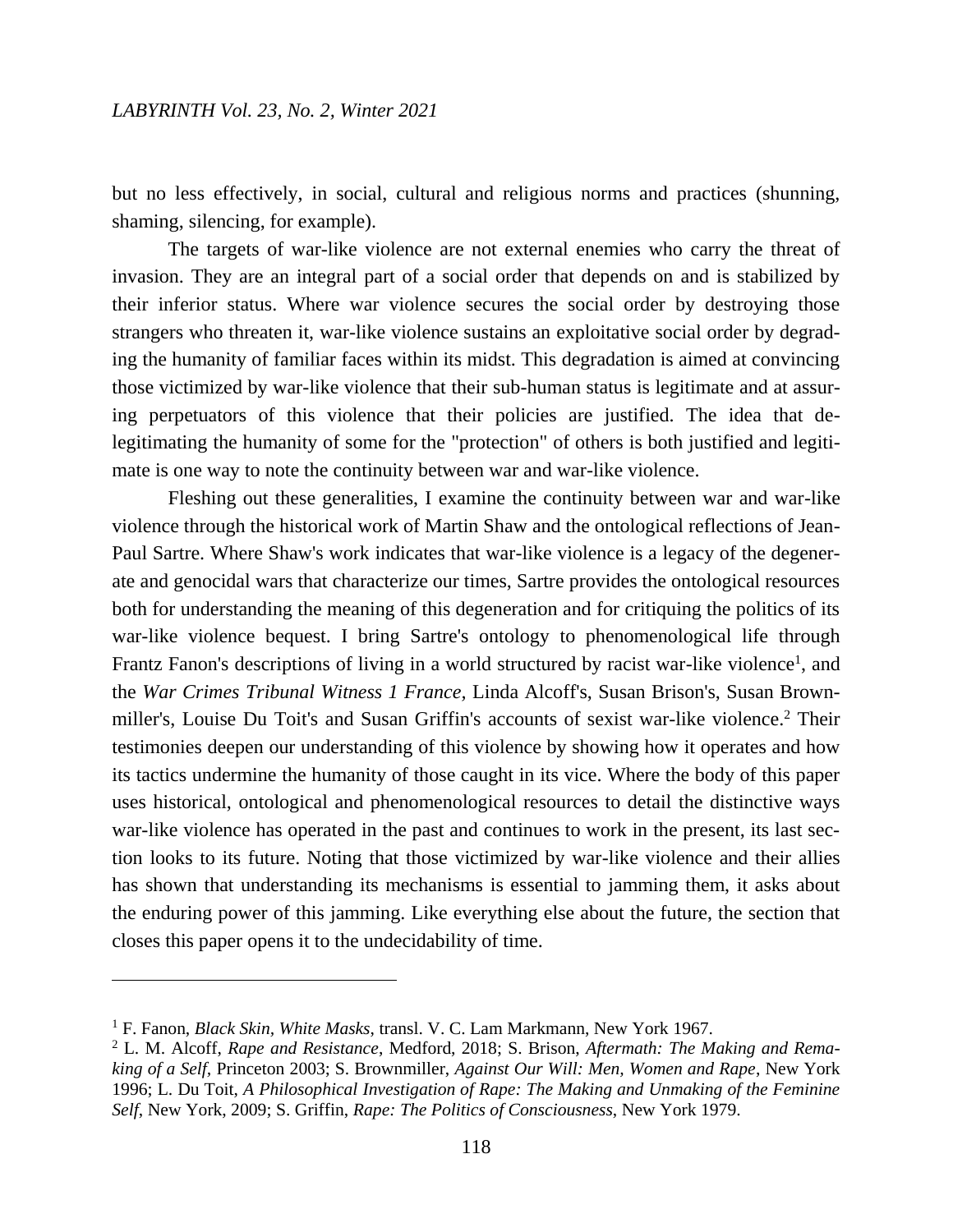#### **2. From Degenerate Wars to War-like Violence**

Martin Shaw's account of the devolution of war from a form of violence governed by rules of military engagement to the degenerate and genocidal wars that characterize our times where violence is directed at a people for who they are, rather than at enemy armies for what they do or can do<sup>3</sup>, provides one way of accounting for continuity and difference between war-time and war-like violence. According to Shaw, today's wars obliterate the traditional distinction between civilians and combatants. Wars of the past limited legitimate targets of violence to combatants, agents of enemy governments. Civilians, considered innocent by-standers, were not considered enemies. Attacking them violated the rules of war. In today's degenerate wars no one is innocent. There are, strictly speaking, no civilians. Anyone may be treated as an enemy. Military violence seeps into peoples' everyday lives. They are stalked by drones, their homes are invaded, they are stopped and searched at random. According to Shaw, the degeneration of war does not end here. As traditional wars became degenerate wars, degenerate wars became genocidal wars. The degenerate war denial of civilian innocence devolved into the genocidal war denial of a peoples' humanity.

In traditional and degenerate wars, violence is directed at military personnel and/or civilians because of what they do or can  $do$  – fire a grenade, throw a bomb. In genocidal wars it is not what a person does or could do that subjects them to attack, but rather their identity – their "who". The who of being Jewish. The who of being Bosnian-Muslim. The who of being Tutsi. The who of being Armenian. The difference between the "what a person does or could do" and their *identity* is crucial, for insofar as one's status as an enemy is defined by what one does or could do, it is transient; the violence can be limited and ended through peace treaties and other forms of reconciliation. Yesterday's enemy can become today's collaborator. Germany, the World War II enemy of the allied nations of Europe, is now a member of the European Union. Insofar as the who of a person defines them, however, nothing can limit the violence. Thus the principle of final solutions that characterize genocidal wars.

In genocidal wars, a person's who is aligned with their religious, ethnic and/or social markers. As so marked, certain groups of people are said to be a threat to the integrity of the body politic – a threat that must be destroyed. Like the violence of genocidal wars, the warlike violence of peace time worlds targets people for who they are. It does not, however, call

 $\overline{a}$ 

<sup>3</sup> On this definition see M. Shaw, *War and Genocide*, Cambridge: Polity Press 2003, Ch. 2.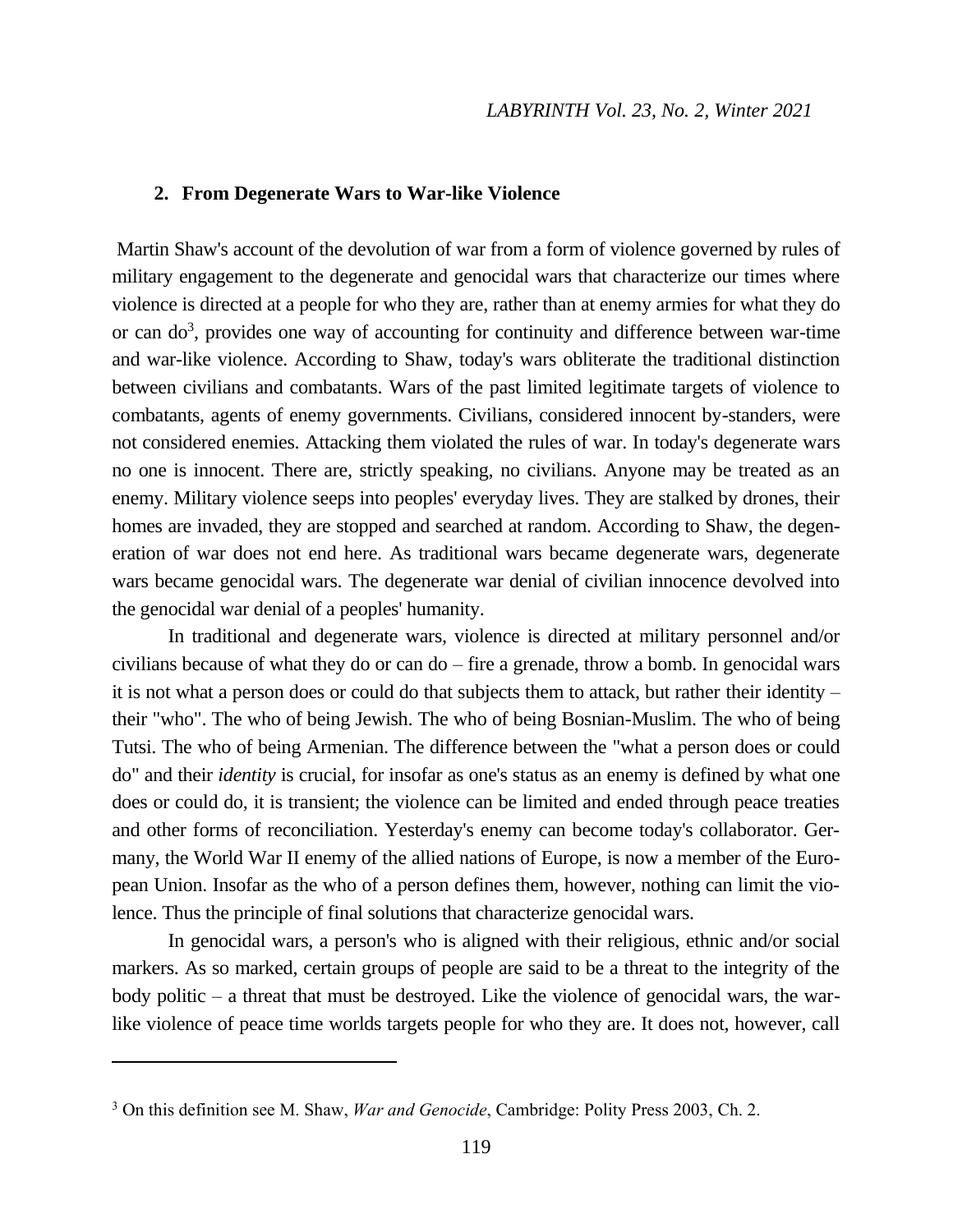for their destruction. As the principle of the "who" constitutes the continuity between genocidal wars and war-like violence, the separation of the principle of the "who" from the principle of annihilation marks the difference between them. In war-like violence it is not a matter of removing a group of people from the social body but of situating them within it as marginalized, stigmatized and humiliated so that they can be exploited for the profit of others – either the material profit of their labor or the psychological profit of securing the position of those who are not so marked as superior human beings. These profits, though distinct, are intertwined, for it is in their claim to be superior human beings that some people legitimate their right to undermine the humanity of others.

Lying at the heart of war-like violence, this declaration of human superiority is an assertion of absolute and invulnerable subjectivity. It is an attempt to escape the ontological condition of the human situation – a condition that embeds our subjectivity within an intersubjectivity marked by the risks of vulnerability. Those who claim the status of the absolute subject – a subjectivity that escapes the risks of intersubjectivity – are making an impossible ontological claim. They are attempting to re-write the ontological conditions of intersubjectivity by dividing humanity into two types of phantasmatic subjects, absolute subjects immune from the risks of intersubjectivity and vulnerable subjects, condemned to live these risks without appeal. The prevalence of racist and sexist materializations of these phantasmatic subjectivities show that the terms of the conditions of intersubjectivity can be existentially rewritten. Those who rebel against the existential corruption of these conditions show, however, that though the ontological conditions of intersubjectivity can be cracked they cannot be destroyed.

## **3. The Ontology of Intersubjectivity that Sets the Conditions of the Ontological Contract**

 $\overline{\phantom{a}}$ 

Sartre's vignette *The Look*<sup>4</sup> depicts the ontological conditions of intersubjectivity through an account of a park encounter where one person passes by another seated on a bench. By pointing to the role the body plays in this encounter it provides insights into the ways that the racialized and sexualized body becomes the target of war-like violence.

<sup>4</sup> J.-P. Sartre, *Being and Nothingness: A Phenomenological Essay on Ontology*, H. E. Barnes, transl., New York 1956, 340–363.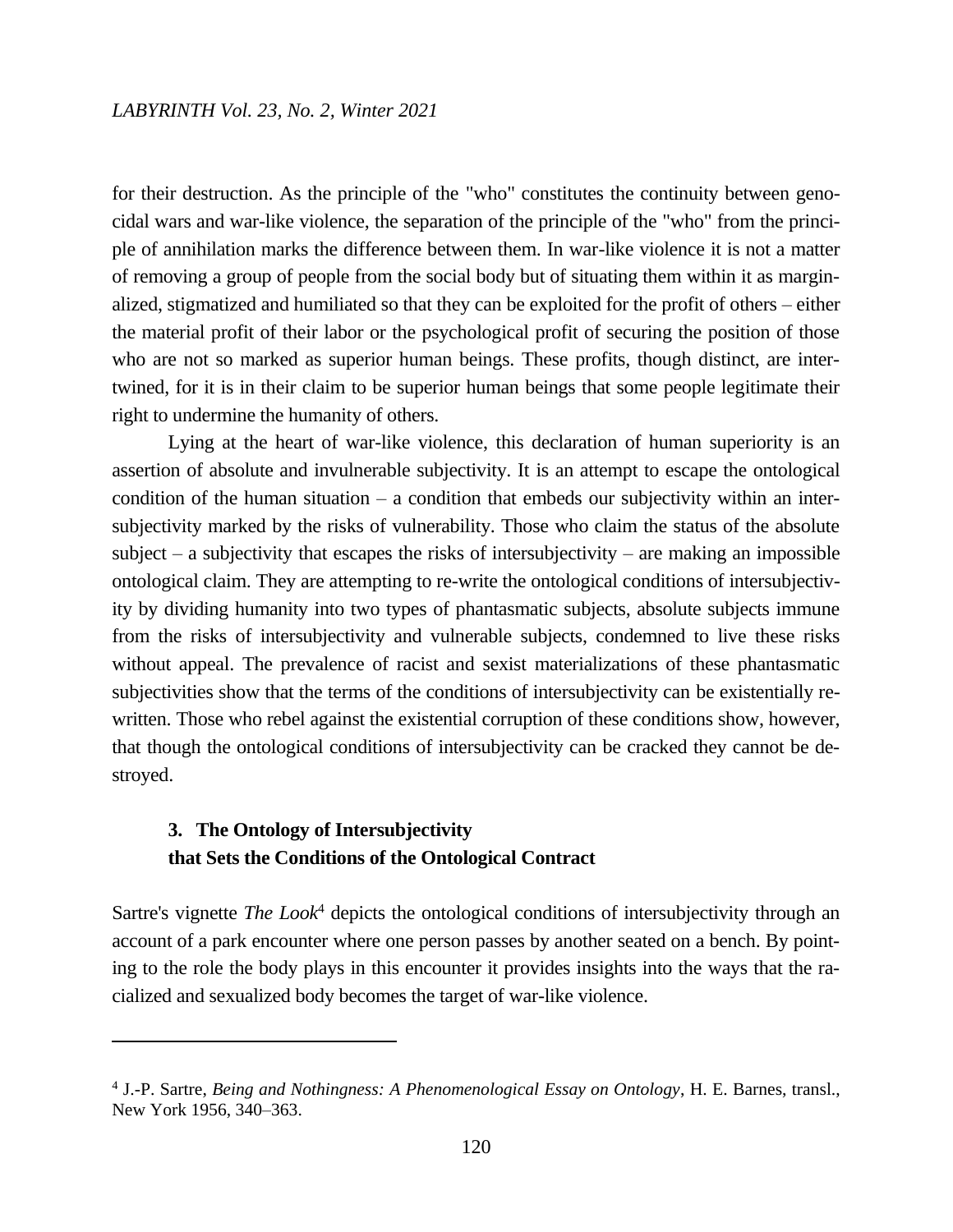There is nothing about either person in this park scene that appears to be threatening. Yet a threat is present, for according to Sartre, the person on the bench simply by looking at the person walking by negates the walker's status as a subject. As looked at the walker becomes an object in the bench sitter's world – evicted from their place as a subject in a world of their making. This eviction is not, however, permanent. As described by Sartre, the Look inserts the walker and the bench sitter into an intersubjective, ongoing, and indecisive dialectic of vulnerability. By looking at the stroller in the park, the person sitting on the bench incorporates him into their world. By returning the Look the stroller inserts the bench sitter into their world. Because the person on the bench and the stroller engage in mutual thievery neither of their worlds are irrevocably destroyed. As vulnerable to each other's assertion of subjectivity, neither the bench sitter nor the stroller is permanently objectified by the other. Neither can rob the other of their subjectivity or eradicate their world forever. Neither can escape their vulnerability to the other's impending theft.

What will become significant in the racist and sexist war-like violence that upends of the ontology of mutual vulnerability, is that by virtue of being a perceivable body each person in the park is at risk before the other. As set by The Look embodiment is the source of our intersubjective vulnerability.

The stroller in the park and the person on the bench are now subjects and then objects. They are neither one nor the other. They are both. This ambiguity sets the terms of the ontological contract that flows from the ontology of intersubjectivity, for insofar as we each can situate others as objects in our world we are obliged to remember that the objectified human being, unlike other objects before us, is also a subject who can objectify us. Guided by The Look, the subject emerges as a world constituting activity who, in living among other subjects, confronts the fact that the world they constitute is one among many world possibilities. War-like violence may be read as the power of the illusion of absolute subjectivity to convince a person and groups of people that those caught by their gaze are fated to be permanently objectified as bodies alienated from their world making capacities – the illusion that there is only one possible world and only one form of legitimate humanity. The power of this illusion may be read as a willful forgetfulness that disremembers the difference between perceivable human bodies and other perceived material objects.

As an ontological account of the human condition, Sartre's Look tells us that though as perceivable objects we seem to be like other material things, in fact we are not. The human body object is the only object that can undo our subjectivity. Ontologically, this danger, though unresolvable, is livable insofar as its dynamic of reversibility preserves the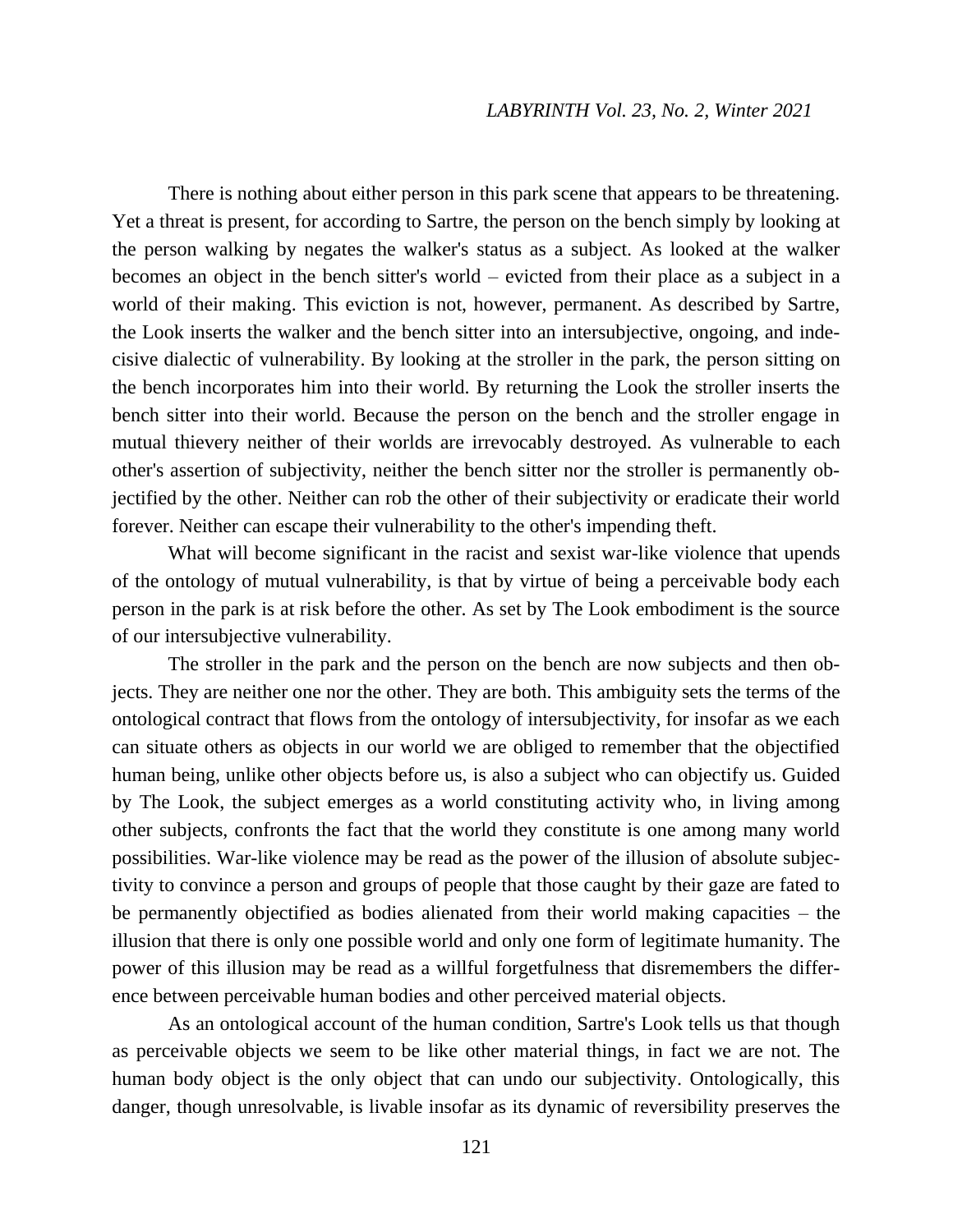humanity of the one who is objectified. What I am calling the ontological contract moves this "is" of our ontological condition to an existential "ought" that requires us to structure human worlds such that they preserve the humanity of objectifiable human bodies. This contract, in translating the ontological principles of intersubjectivity into existential obligations requires remembering that the difference between objects and objectifiable human beings concerns the dignity of the subject as a lived body whose vulnerability is part of its life blood.

Directed by the ontology of The Look, and the ontological contract it entails, I identify war-like violence with those policies and practices that, like the violence of war and especially the violence that characterizes the degenerate and genocidal wars of our times, violate the dialectic of subject-object ambiguity and intersubjective vulnerability. These institutions and practices, however different they seem, share this: they make it impossible to return The Look. This impossibility characterizes colonialist institutions that situate European Whites as absolute subjects who may legitimately situate Brown and Black bodies as permanent objects in their world. It is at work in the sexist ideologies that signify women as sexed body objects to be used in accordance with men's desire.

## **4. The War-Like Violence of the Racist Contract**

Speaking ontologically, Sartre gives no existential account of the body of the person on the park bench or the person passing by. These are merely perceivable bodies whose only difference is that of being in the fluid place of a perceived or a perceiver – a difference that makes no difference insofar as one can, by returning the Look, become the other of the one who is looked at. Once Sartre's ontological bodies are figured as existential human bodies with their perceivably distinctive markers, their differences, caught up in the human environment of imagination, consciousness, desire and culture, begin to shape their perceptions. Differences of sex, race, ethnicity, for example, transform simply perceivable bodies into bodies that are affectively perceived as dangerous, disgusting and/or degraded. Once these bodily distinctions become triggers of emotionally charged affective perceptions, the *Lookworld* of ontological mutual vulnerability disappears. It becomes an existential world where certain people are situated as subjects who look and others are permanently positioned as their objects. It becomes a world where violating the rules that distinguish those who have the right to look from those who do not can be deadly. In this world, Emmett Till, a fourteen year old Black boy in 1955 Mississippi will be lynched for looking at a White woman.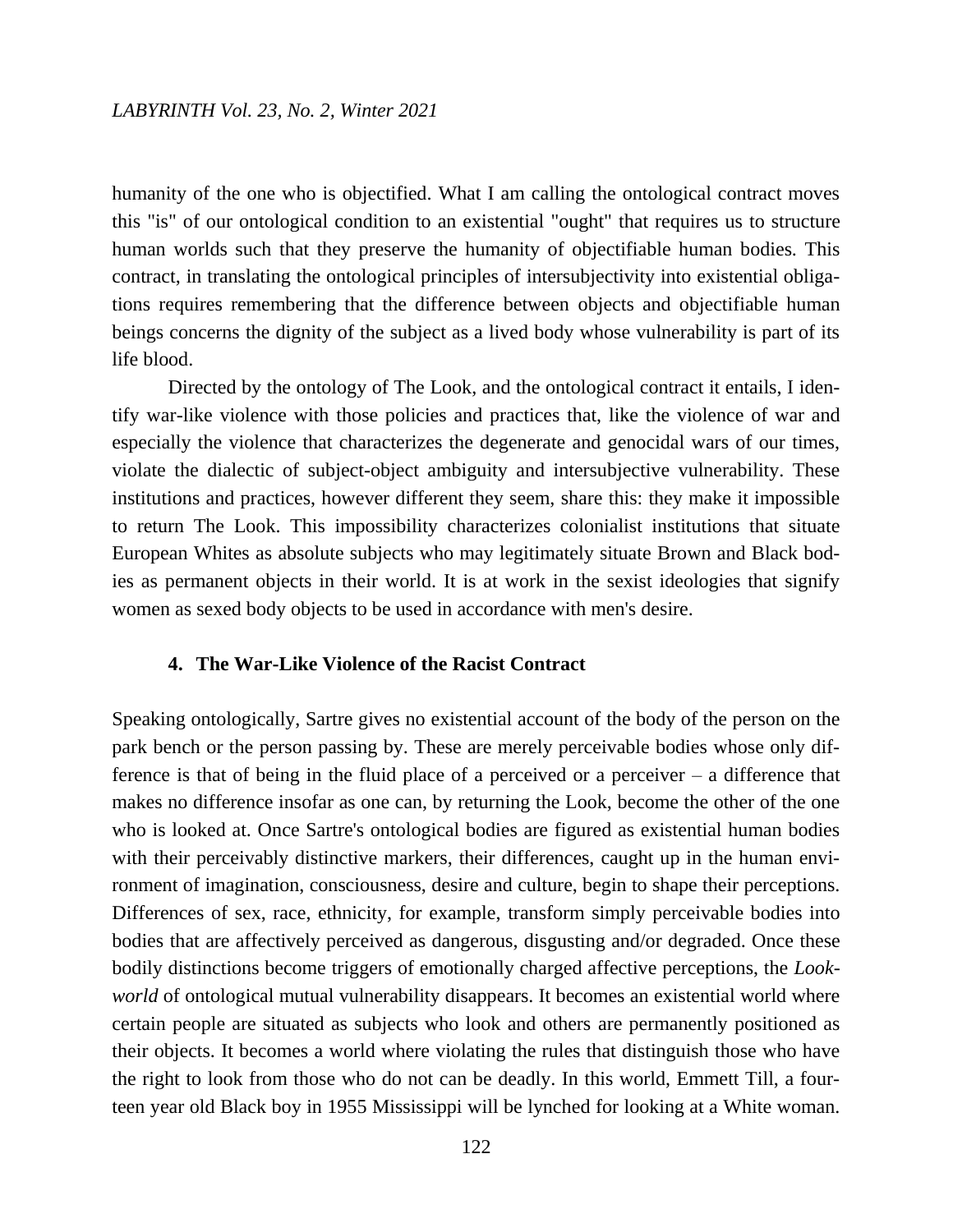In this world Eric Garner in 2014 New York city and George Floyd in 2019 Minneapolis, will die in choke holds for attempting to flee The Look of a White police officer.

Frantz Fanon, a Black man living in the French Colony of Martinique was not murdered for being Black. He lived by remembering his place – a place where White colonists, institutionalizing their flight from the dialectic of mutual vulnerability, made it impossible for a colonized Black man to return the Look.<sup>5</sup> As a Black body he became a looked at body frozen into an objectified existence. In this world, the Look looks quite different.

Where Sartre creates an imaginary park scene to describe the Look, Fanon describes an actual train scene where he accosted by the words of a little White boy. "Look mama a Negro. I'm frightened." Though now it is a matter of words, not stares, what is critical is that Fanon cannot return the gesture. The possibility of reclaiming his body as nonthreatening is foreclosed. He cannot say to the boy, "There's nothing to fear."

The little boy who greets Fanon with "Mama see the Negro. I'm frightened" is sitting beside his mother. Like the rest of us, he learned how to perceive the differences of others in the early intimacies of family life. His mother's silent presence, or at least in Fanon's account we do not hear her saying that there is nothing to fear from the Negro, is a confirming in several respects: she approves of his fear; her White maternal body will protect him; he is safe so long as he remains near her ideologically. The little boy will grow up to be a White colonist man whose sense of absolute subjectivity is as intimately incorporated into his body as Fanon's place as an objectified body is incorporated into his. Here war-like violence takes the form of privilege. Material advantages hide its distortions of the oppressors' humanity. Noting their presence, my focus here is on Fanon, a speaking subject who, in belatedly defying being silenced by the boy's outburst, tells us how the boy's fear was inscribed in/on his body.

Fanon begins by describing how, long before his encounter on the train his body schema is overridden by a racial epidermal schema. As a body schema, Fanon exists in "a manner of expressing that my body is in and toward the world as a posture toward a certain task" 6 . As a body schema oriented to the task of smoking, it is a matter of the taken for

 $\overline{a}$ 

<sup>5</sup> For an extensive discussion of this flight see D. Bergoffen, "The Flight from Vulnerability", in: *Dem Erleben auf der Spur: Feminismus und die Philosophie des Leibes*, ed. H. Landweer, & I. Marcinski, Bielefeld 2016, 137–152.

<sup>6</sup> M. Merleau-Ponty, *Phenomenology of Perception*, London 2012 102–3, 142.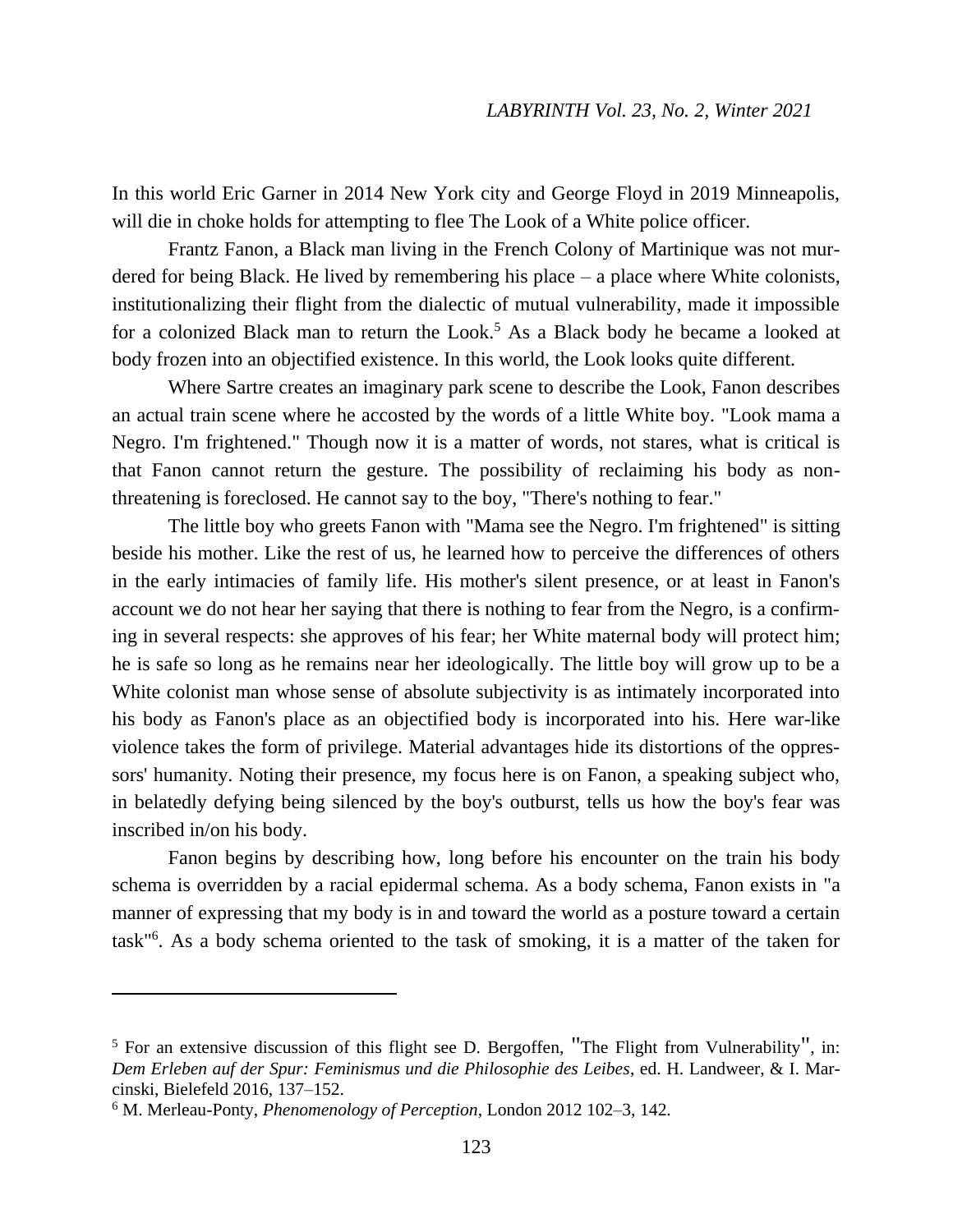granted gesture of removing a cigarette from a pack and lighting it with ease.<sup>7</sup> In a racist world, this corporal schema, lived with ease and oriented toward his projects, such as wanting to smoke a cigarette is fragile. It is overrun by historical-racial forces.<sup>8</sup> It crumbles under the weight of a racial epidermal schema that orients him to the projects of the White colonist.<sup>9</sup>

More than a substitution of projects is involved. His body's tactile navigation of the world is also, and perhaps more fundamentally, coopted by "the white man who had woven me out of a thousand details, anecdotes, stories." <sup>10</sup> These stories will set the boundaries of his life and of others whose bodies are Black like his. "In America Negros are segregated. In South America Negros are whipped in the streets and Negro strikers are cut down by machine guns. In West Africa the Negro is an animal."<sup>11</sup> In Martinique, Fanon is given back to himself as a bad, mean and ugly animal.<sup>12</sup> Why is the little boy afraid? The animal will eat him up.<sup>13</sup> As an animal among civilized people, he must be put in and stay in his place—the place of an animal among civilized people, caged.

Once Fanon "picks up the catch phrases strewn over the surface of things – nigger underwear smells of nigger […]" he has "the Negro's *sui generis* odor" he knows that he will be kept in his place by disgust.<sup>14</sup> The fear of getting too close to a mean, ugly animal is energized by an affect that throws White bodies into recoil in his presence. The recoil effect of disgust boomerangs. It returns to Fanon to contaminate him. The white disgust at his stinking body becomes his "Shame and self-contempt. Nausea." <sup>15</sup> When Fanon describes himself as walled in, we need to feel the space within which he is confined as permeated by the repugnant smells that keep others away from him and make him nauseous to himself. They are disgusted by him. He is disgusting to himself.

 $\overline{a}$ 

<sup>7</sup> Fanon, *Black Skin White Masks*, 11.

<sup>8</sup> Ibid., 111.

<sup>9</sup> Ibid., 112. For a reading of Fanon's account of his body-schema as a critique of Merleau-Ponty's account see A. Murphy, H. Landweer, I. Marcinski, "Feminism and Race Theory", in: *Merleau-Ponty: Key Concepts*, eds. R. Diprose and J. Reynolds New York 2014, 197–206.

<sup>10</sup> Fanon, *Black Skin White Masks,* 111.

<sup>11</sup> Ibid., 113.

 $12$  Ibid.

<sup>13</sup> Ibid. 114.

<sup>14</sup> Ibid. 116, 129.

<sup>15</sup> Ibid. 116.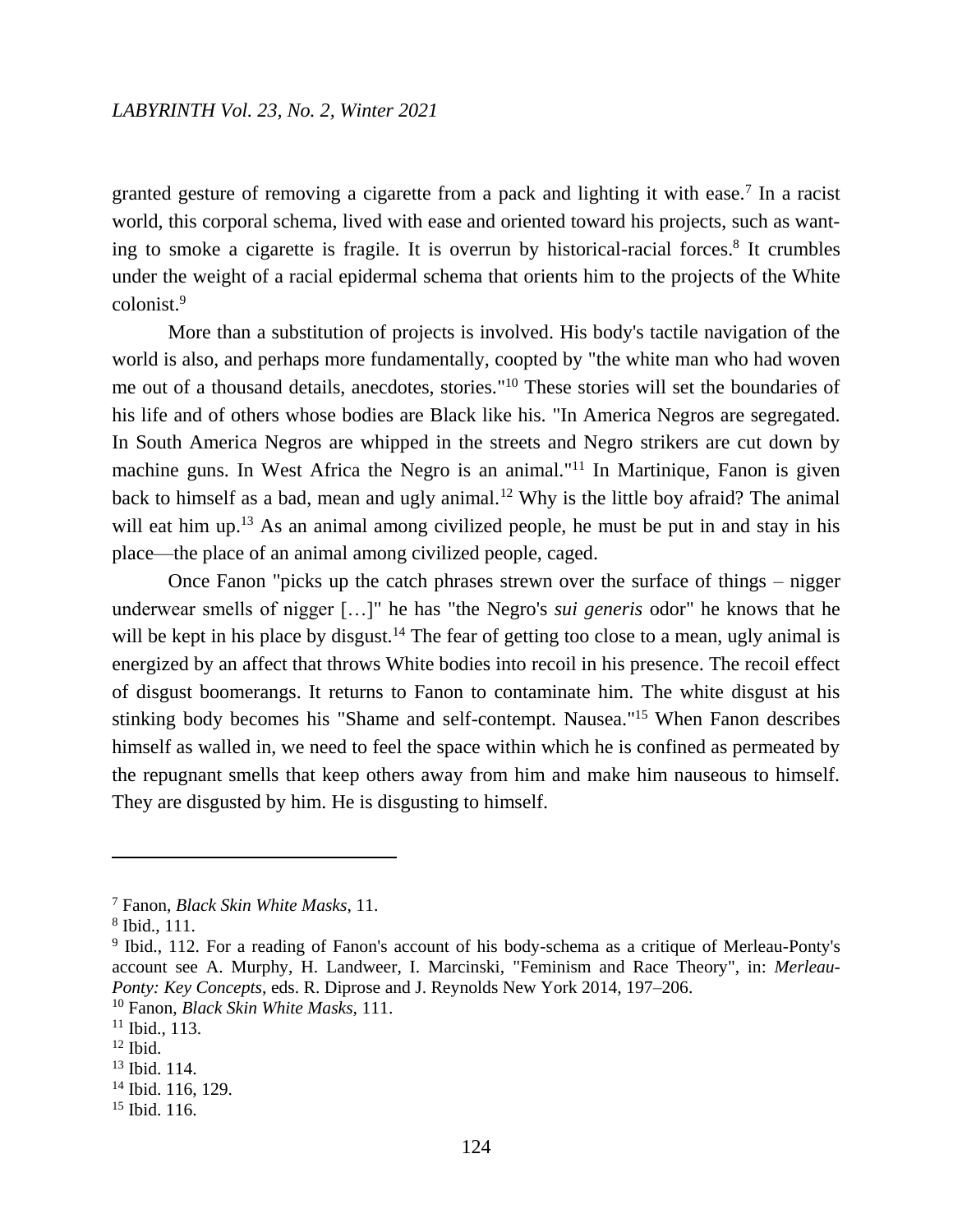This disgust neutralizes the fear that as an animal Fanon might attack those who set the boundaries of his life. It reveals that though a little White boy might be afraid that the animal would eat him up, a grown White man will experience the danger of the Black body differently. He will fear coming too close to the smell of a disgusting, repulsive body whose odor might stick to him.

Fanon is clear: what is at stake in confining him to a despicable body is his status as a person. While the bloody violence of racist regimes may make Black people afraid to return the Look, Fanon's self-disgust serves the war-like violence of racism by giving him back to himself as someone who has no right to Look. Yet Fanon writes. Racist disgust does not have the last word.

## **5. The War-like Violence of the Sexual Contract**

 $\overline{\phantom{a}}$ 

Sartre gives us a park scene that sets the terms of the ontological contract. Fanon recounts a train scene where the racist contract upends these terms. Witness 1 (a woman named "France"), testifying at the International Tribunal on Crimes Against Women, accosts us with a rape scene that depicts the war-like violence violation of the sexual contract. She tells the Tribunal, "the look in his eyes completely negated my existence as a human being. I was no longer a person I was only an object, his object."<sup>16</sup>

Her rapist's look is neither the look of a mere perceiver nor that of a frightened little boy. It is a look that exposes the possibilities of aggression inherent in the position of the perceiver and the threat embedded in the little boy's fear. This rapist's look, like the racist colonist look, is the look of the absolute subject. Both invoke the power of their fantasy subjectivity to evict others from their humanity. As often as not the racist, colonialist, and sexist looks collide and fortify each other. Though similar in their de-humanizing intent, however, they deploy distinct tactics. Tracking their differences gives us a way of seeing where and how they intersect and of undermining the exploitation of the intersectionality of lived bodies that are never just a sex or a race but are always sexed and raced among other things.

Simone de Beauvoir's *The Second Sex*, in identifying the terms of the sexual contract, reveals the role Witness 1 France's rapist and others like him play in enforcing it.

<sup>16</sup> D. E. H. Russell, N. Van de Ved, eds. *The Proceedings of the International Tribunal on Crimes Against Women*, East Palo Alto 1976, 113.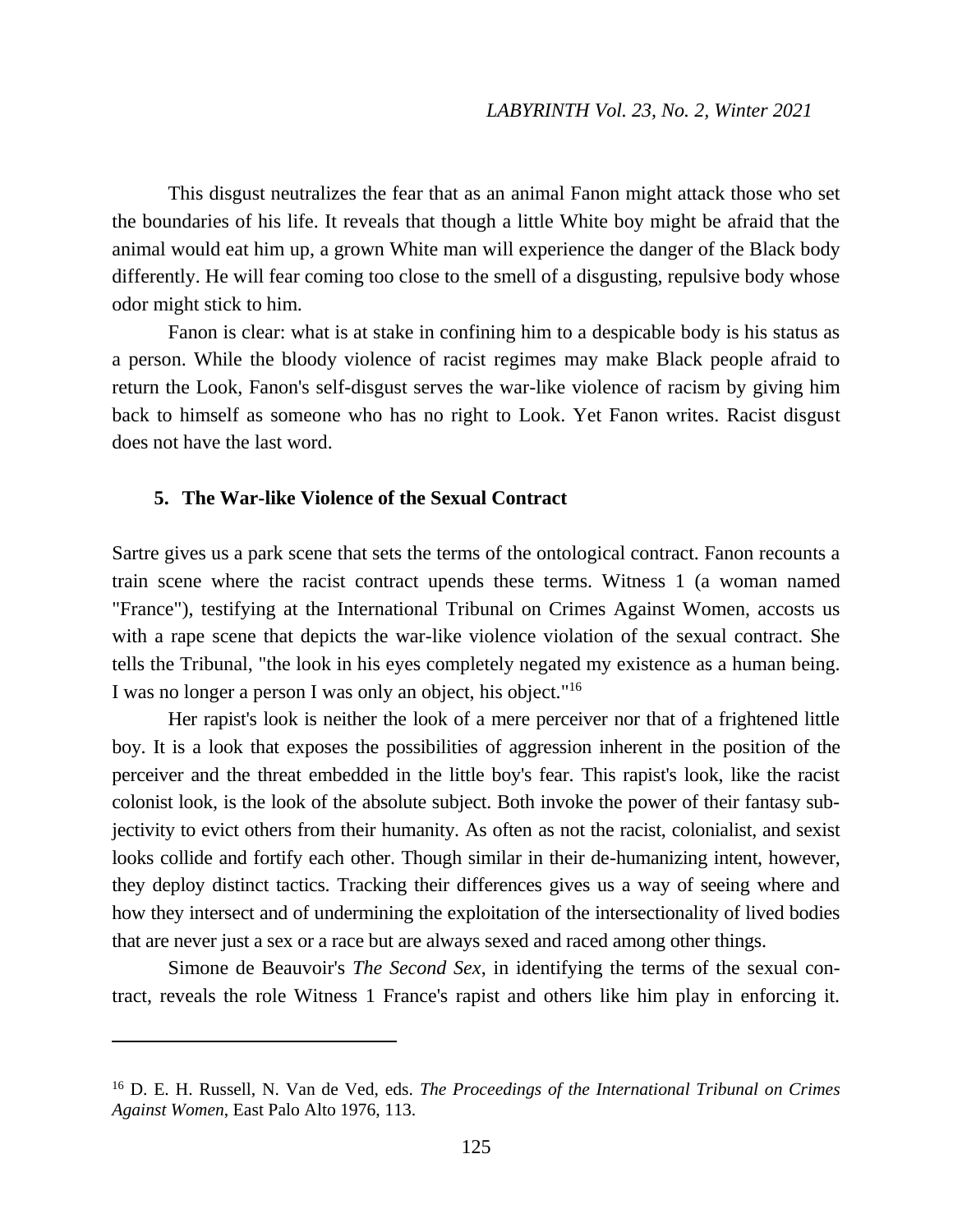$\overline{\phantom{a}}$ 

Beauvoir opens *The Second Sex* with a question: "What is a woman?" Though none of the proposed answers satisfy her, she finds one derogatory expression notable. Women are called the sex.<sup>17</sup> Identifying women as the sex is a particularly apt short-hand for the warlike violence that defines the sexual contract. It captures the fact that a woman's sex will objectify her as a perceivable body whose existence as a perceiving subject is erased. Where Fanon's corporeal schema was overridden by a racial schema that foreclosed the possibility of returning the Look, here the dialectic of intersubjectivity is corrupted by the sexual difference where a woman's corporeal body schema disappears in her designation as the sex.

Beauvoir's detailed analysis of how a person born female becomes the sex, provides the long-hand, philosophically packed version of the sexist truth captured by this epithet. Deploying the concepts of the other, the inessential other, and the subject, Beauvoir describes how woman as the sex is not positioned as an Other who carries the threat of becoming a subject, but as an inessential other, the one whose potential subjectivity is defanged.<sup>18</sup>

One cannot imagine a scene where a little boy would say to his mother, "Look mama, a woman. I'm afraid." Its laughable message is clear. There is nothing to fear from an inessential other. Women, unlike enemy or racialized men others, pose no threat to the social order. They are the weaker sex, the second sex, the sex whose nature directs them to accept their subordination to the stronger, first sex, man.

In accepting herself as the inessential other a woman will be validated as an honored member of her community. An ironic, diabolical bargain is struck. Accept your subordination as an inessential other and receive in exchange the recognition that your sexed birthing body is essential to your community's future and that your gendered caring body is essential to its current wellbeing. You will be revered as the sex that, though powerless, holds the social order together.

The nursery rhyme "Peter, Peter pumpkin eater had a wife but could not keep her. Put her in a pumpkin shell and there he kept her very well" exposes the violence that sustains this bargain. Kept in a pumpkin shell by a pumpkin eating husband, the fear of being eaten guarantees her fidelity as his wife. Here the designation of woman as the inessential

<sup>17</sup> S. de Beauvoir, *The Second Sex*, transl. C. Borde and S. Malovany-Chevallier, New York 2010, 6.  $18$  Cf. ibid., 6.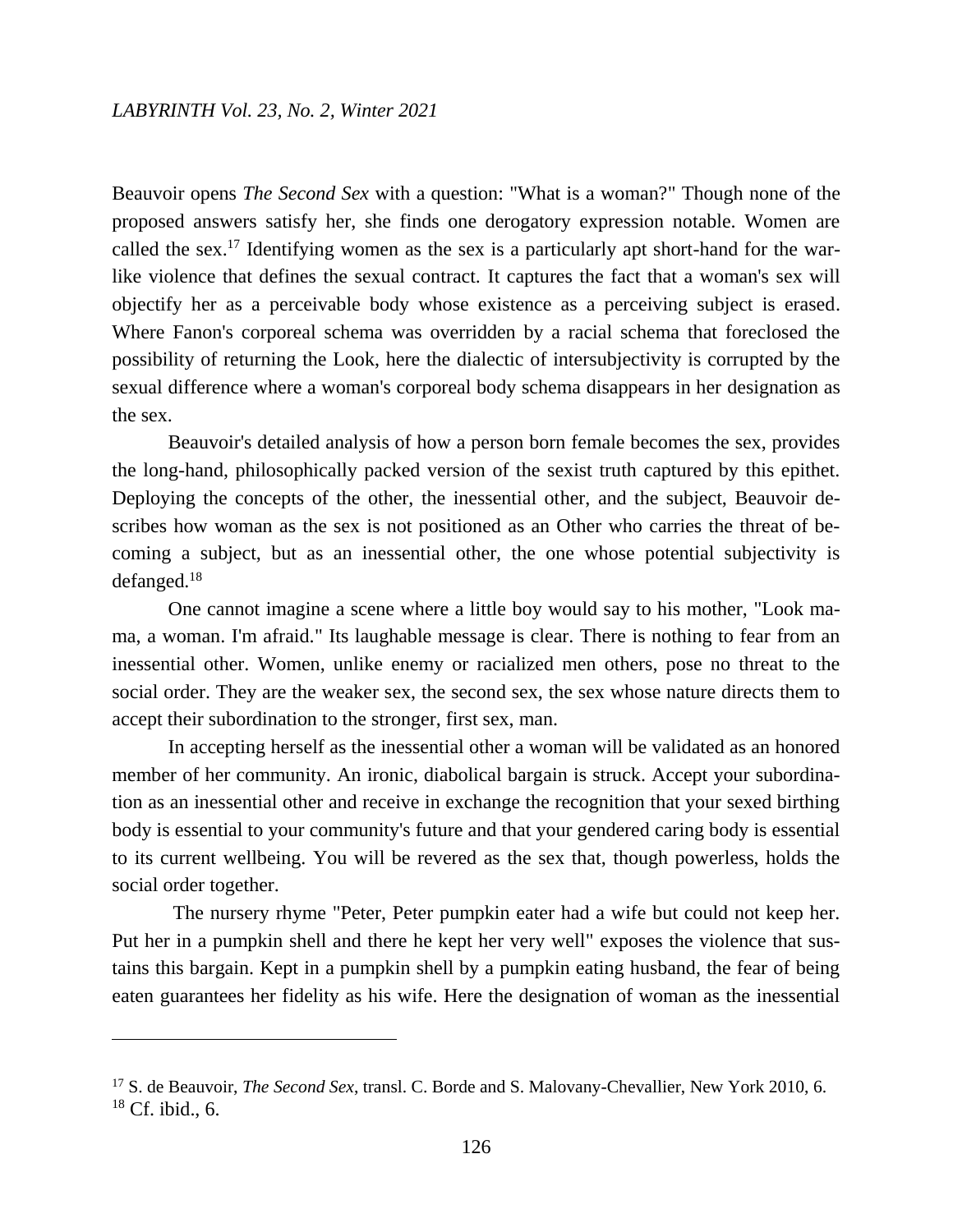othered sex is institutionalized in marriages that are defined by the submission of a wife to her husband.

In a patriarchal world inhabited by men who are not pumpkin eaters the violence that defines women as the inessential othered sex and sustains the sexual contract is rape.<sup>19</sup> As epidemic, there is nothing hidden about this violence. That it is a necessary part of the patriarchal order indicates that like the pumpkin eater's wife, not all women will be seduced by the idea that there is something honorable in being subjected to the rule of men. Not all women will accept being defined as sexed bodies who, as the sex, have no right to claim their right as a subject to Look. For these women and women who might be tempted to entertain such thoughts, rape, the violence that objectifies women as the sex, will make it clear that the price of refusing the patriarchal bargain that honors them as the sex, will be their humiliation and degradation as the sex.

Witness 1 France describes her denigration in terms of the devasting look of her rapist. This Look, however, needs to be distinguished from the Look in Sartre's park scene. The distance between the bench sitter and the walker is closed. It is not just the rapist's eyes that objectify Witness 1 France. It is his body on/in hers that robs her of her right to be in a world of her making. Whether she sees him looking at her or whether he blindfolds her, it is his body entering hers, that makes her into the sex that can and will be used as a thing.

Where Witness 1 France speaks of her rape as transforming her into an object body, Susan Brison speaks of her rape as transforming her body into an enemy body.<sup>20</sup> For her, it was not a matter of being objectified, but of becoming an intensely vulnerable body whose vulnerability makes it an enemy to herself. This enemy body poses no danger to others. It only threatens her. Louise de Toit describes the body transformed by rape into an enemy body as treacherous. She writes, "For the duration of the rape, the body with its pain and humiliation, and the body as a thing causing that suffering becomes the victim's only experience of herself...With trauma enhanced clarity a new despicable treacherous version of herself is burned into her consciousness." <sup>21</sup> Here the thing body is not just an object. It is a despicable, treacherous object. That this experience of herself as contemptable is not an accidental effect

 $\overline{\phantom{a}}$ 

 $19$  For a detailed discussion of how as the sex women bodies are signified as rapeable see D. Bergoffen, "Why Rape? Lessons from *The Second Sex*", in: *A Companion to Simone de Beauvoir*, ed. L. Hengehold, & N. Bauer, New Jersey 2017, 311–324.

<sup>20</sup> Brison, *Aftermath,* 44.

<sup>21</sup> Du Toit, *A Philosophical Investigation of Rape*, 85.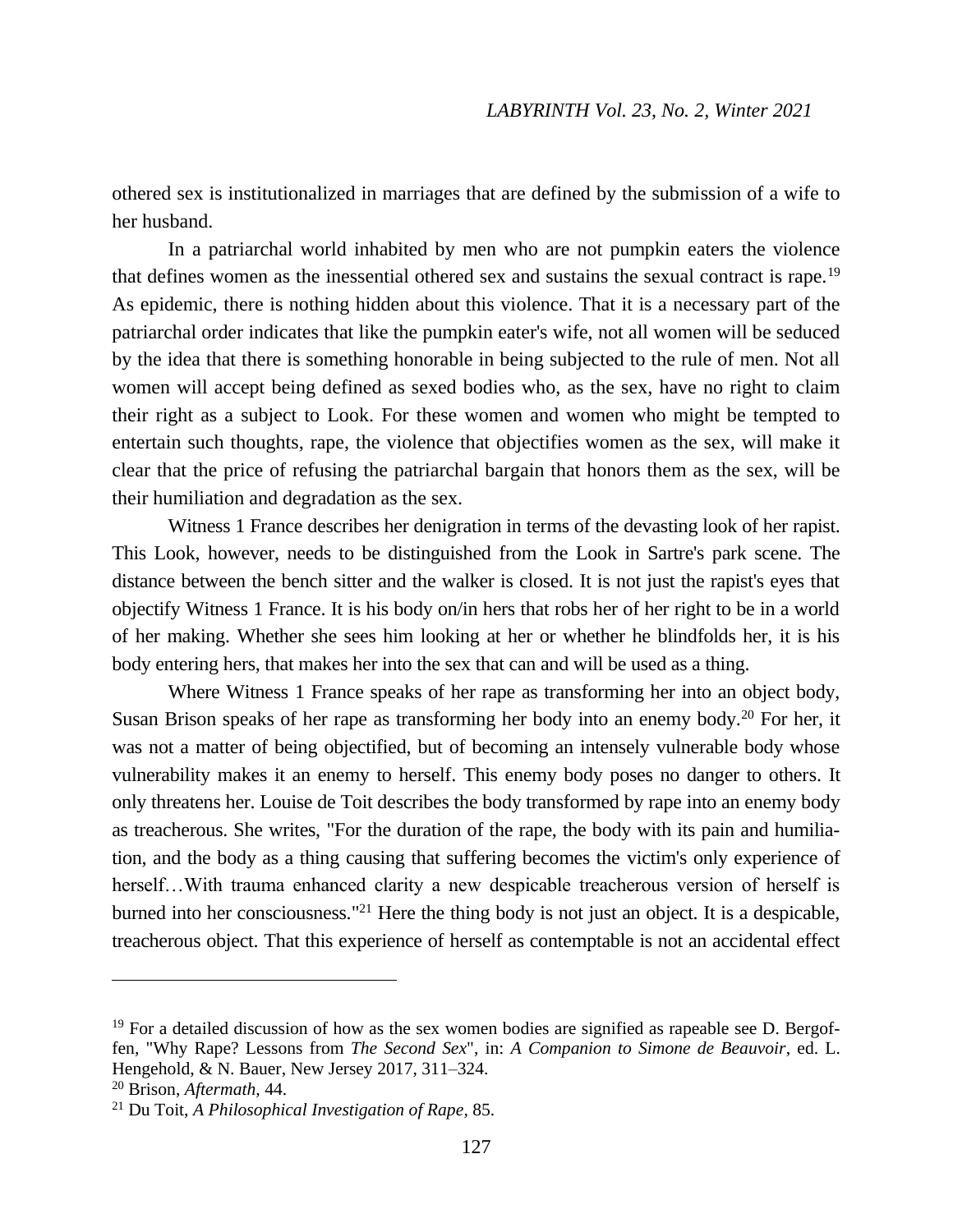of rape but is one of its intended consequences is evidenced by the fact that rape is often accompanied by gratuitous acts of defilement aimed at degrading the woman as dirty and disgusting to herself.<sup>22</sup>

Linda Alcoff attributes this degradation to the repulsiveness of the intrusive and unwanted touch. This touch alters her subjectivity. Saying this, she stops us from thinking of rape exclusively as an affair of sex organs and of slipping into the trap of mind-body dualism. One's subjectivity is lived with/in one's body. What happens to my body happens to me. In the same way that understanding the effects of rape requires us to note the intertwining of the subject and the body, it also confronts us with the way that rape is situated within a culture that enables and legitimates it. Rape, an attack on a woman's subjectively infused body though profoundly intimate is neither particularly personal nor spontaneous, it is structural and institutional. Susan Griffin makes this clear when distinguishing rape from robbery. She finds that though in both one is forced and injured, in rape, "[…] the very odor of the body of the rapist, his gestures of brutality, the menace of his threats echo back into centuries of debasement [...].<sup>123</sup>

Using the words treacherous, despicable, dirty, disgusting, repulsive, these descriptions of rape's transformation of women's relationship to their bodies echo Fanon's experience of his body schema being overridden by a racial schema that makes him repugnant to others and offensive to himself. This echo is not accidental. It speaks to the fact that as Sartre's perceivable bodies need to be materialized through the differences that characterize human bodies, his neutral perceptions need to be existentialized in the affectively saturated perceptions of war-like violence.

The affect perception of the Black body as repugnant is as immediate as the perception of pain in the hand on the hot stove. It infiltrates the Black body and lines the nostrils of the White colonist. More powerful than arguments against the humanity of the Black body, these affect disgust perceptions are visceral testaments to its racial inferiority. Fanon, in quoting some of the racists' words gives us a sense of how the disgust that energized their racism infiltrated him. Witness 1 France, Alcoff, Brison, Brownmiller, Du Toit, and Griffin tell us what disgust does to them. They do not say how or if it operates in the rapist. We can surmise from Witness 1 France that the rapist perceived her as an object, but what sort of object he perceived her to be is left unsaid. From what Witness 1 France and the other women do say,

 $\overline{\phantom{a}}$ 

<sup>22</sup> Brownmiller, *Against Our Will,* 215, 281.

<sup>23</sup> Griffin, *Rape,* 43.